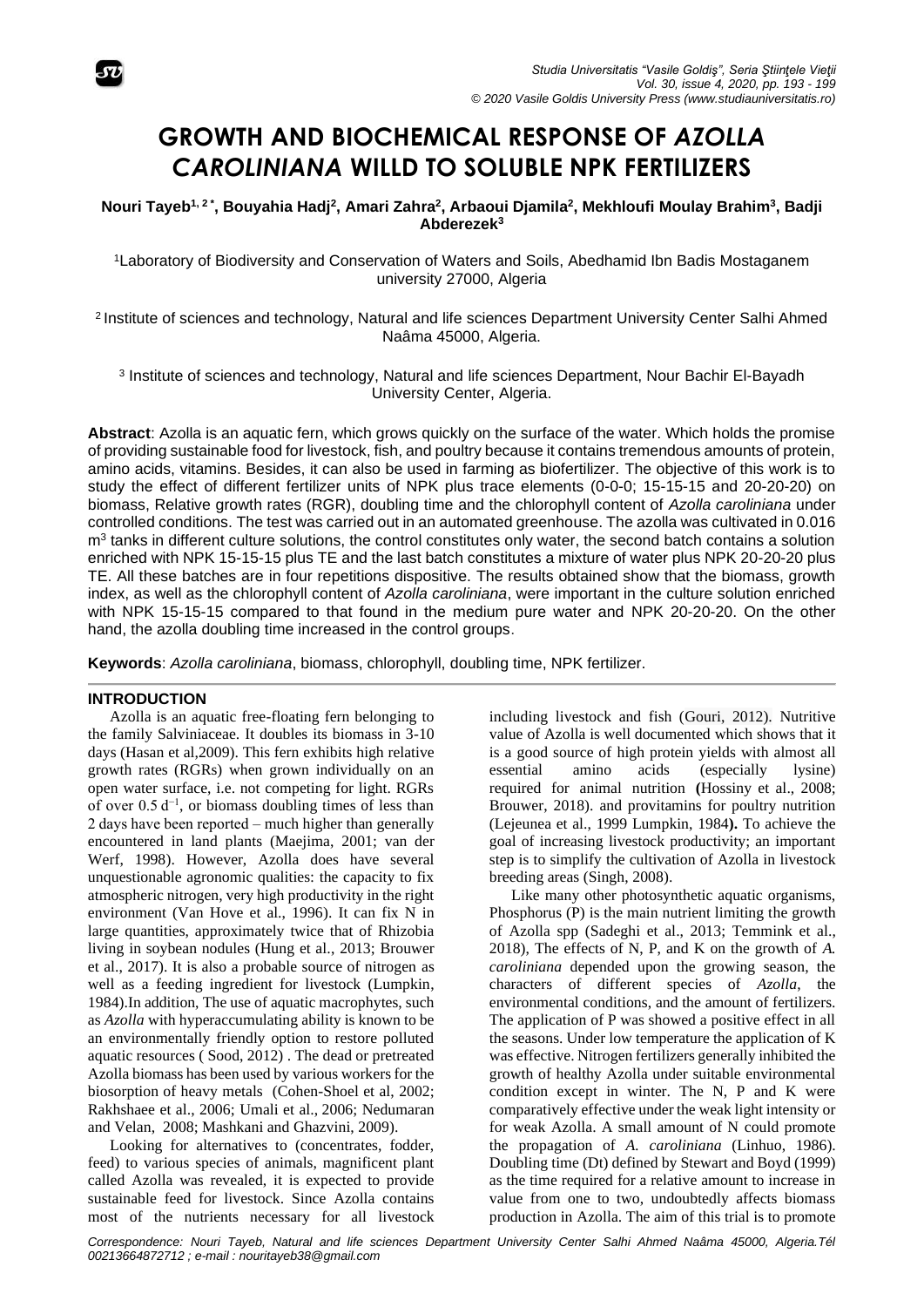the hydroponics of *Azolla caroliniana* in greenhouses as a potential alternative source of food for broilers and goats in the arid areas of Algeria. Thus, the objectives of this study were to assess the effects of NPK fertilization levels on biomass, water content, and the amount of *Azolla caroliniana* chlorophyll.

## **MATERIALS AND METHODS**

The trial was shared between biology laboratory and environmentally controlled greenhouse located at Naâma University Center, Algeria (33°16'36.67"N, 0°19'8.54"O). During the period from January 2020 to April 2020.

## **Plant material**

The vegetable material used is an Azolla. Before starting the experiment, *A. caroliniana* maintained in an aquaculture pond, was acclimated to experimental conditions by inoculating 20 g fresh weight (FW) into

the 16 L drums. Ponds were drained and cleaned, and freshwater was added to a depth of 0.2 m. Thus, the volume of added water was 16 L. Then, we divided our experimental device into three batches, the first constitutes test plants (fresh water) called FU00, the second batch was enriched with NPK fertilizer plus trace elements, i.e. FU15 and the last batch of the culture of *Azolla* contains NPK 20-20-20 plus trace elements named FU20. The applied dose of NPK (FU15 and FU 20) in the culture solution is  $5 g/L$ . pH of the solution is maintained in the value 6.8 as well as the water has been changed every three days with the same filling and emptying flow to ensure good oxygenation of environment culture of *Azolla*. Fertilizer addition to the fresh pond water was according to treatment,

The [experimental design](http://www.scialert.net/asci/result.php?searchin=Keywords&cat=&ascicat=ALL&Submit=Search&keyword=experimental+design) was adopted at one factor of NPK fertilizer with three rates (figure 1) 0-0-0 (FU00) ; 15-15-15 plus TE (FU15) and 20-20-20 plus TE (FU20).



**Fig. 1** Experimental design under green housse of Naâma university center.

Fresh biomass weight was determined by taking the plants out of the ponds and carefully blotting them dry on a paper towel before weighing them in (g).

Doubling time (d) and Relative growth rate  $(g/g/d)$ were calculated using the formula reported by Badayos (1989) and Hechler and Dawson (1995), respectively.

$$
Dt = \frac{0.69 t}{\ln A f/A0}
$$

where: Af: final biomass Ao: initial biomass  $t =$ growth period

**RGR1-2** =  $\ln$  mass $2 - \ln$  mass $1/T2 - T1$ 

Chlorophyll content was determined according to the method developed by Coombs *et al* (1985). It is carried out in the mixture of acetone and ethanol (75% and 25%) in volume and 80% and 20% in concentration. An amount of 0.01 g of fresh leaf samples is added 10 ml of a mixture of acetone and ethanol of volumes Respectively 75 and 25% with two concentrations of 80 and 20%. After 10 min of centrifugation at 5000 rpm at 4 ° C., Spectrophotometric reading was taken at 645 and 663 nm wavelengths. Data were assessed in formulate:

Chl a = 12,7x DO (663) – 2,59x DO (645) x V/ (1000x W).

Chl b = 22,9 x DO (645) – 4,68 x DO (663) x V/  $(1000x W)$ . Total Chl = Chl a + Chl b

V: volume extracted solution, and W the weight of fresh material of the sample. The Unit of Chlorophyll is μg/g FW.

The experiment was arranged in a completely randomized design with four replications. The level of significance for ANOVA was set at  $p<0.05$ . The Data were subjected to analyses using STATISTICA 8. Unless otherwise stated, values shown are means  $\pm$  SD.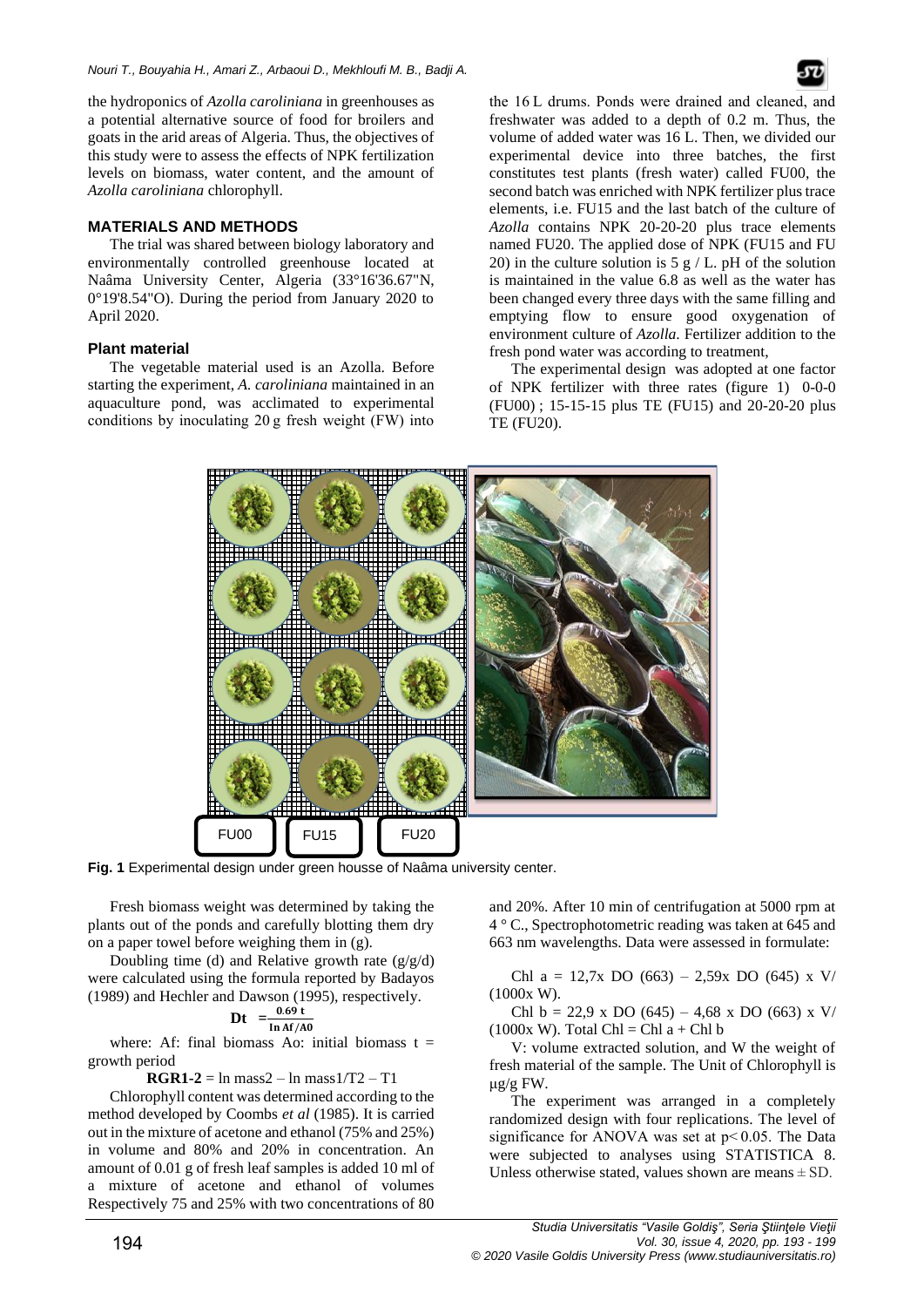

The illustration of results in figure 2a reveals that the biomass was important in the plants which are in the cultivation solutions FU 15 and FU 20 with values 39.68 and 37.93 g progressively. However, the lowest biomass values of *Azolla caroliniana* Willd were recorded in plants grown in a hydroponic solution of FU00, with 40 g.

#### **Doubling time and relative growth rate**

The results obtained are illustrated in figure 2 b and c, showing that the highest value of the maximum relative growth rate reached 0.10 g/g/d which corresponded to 7.35 days of doubling and in most of the *Azolla caroliniana* cultivated in the solution of FU15, As the plants grew, the growth rate slowed down more severely in FU00 with  $0.07$  g/g/d corresponding a doubling time of 11.12 days.



**Fig. 2** Effect of fertilizer units (FU) on growth parametrs of *Azolla caroliniana* Willd. (a) Biomass ; (b) Relative growth rate (RGR) and (c) Doubling time.

## **Chlorophyll content**

The analysis of the ANOVA at the threshold of a probability p<0.05 shows a significant effect of NPK fertilizer (FU) on the content of chlorophyll (a) in the leaves of *Azolla caroliniana* (p=0.0012). In fact, the highest content of this pigment was recorded in the subjects cultivated in the solution enriched by FU15 with an average of 6.4  $\mu$ g/g FW. While the plants which are in the culture mixture FU00 and FU20 reached 3 and 4.88 μg/g FW of chlorophyll (a) in the leaves of *Azolla* (figure.3a).

The applied fertilizers FU15 and FU20 reported significant effects  $(p<0.05)$  on chlorophyll (b) in the leaves of Azolla. Indeed, the chlorophyll b amount of the Azolla was increased in the FU15 and FU20. The highest values were observed in the plants found in the solution treated with FU20 compared to control batch (figure.3b).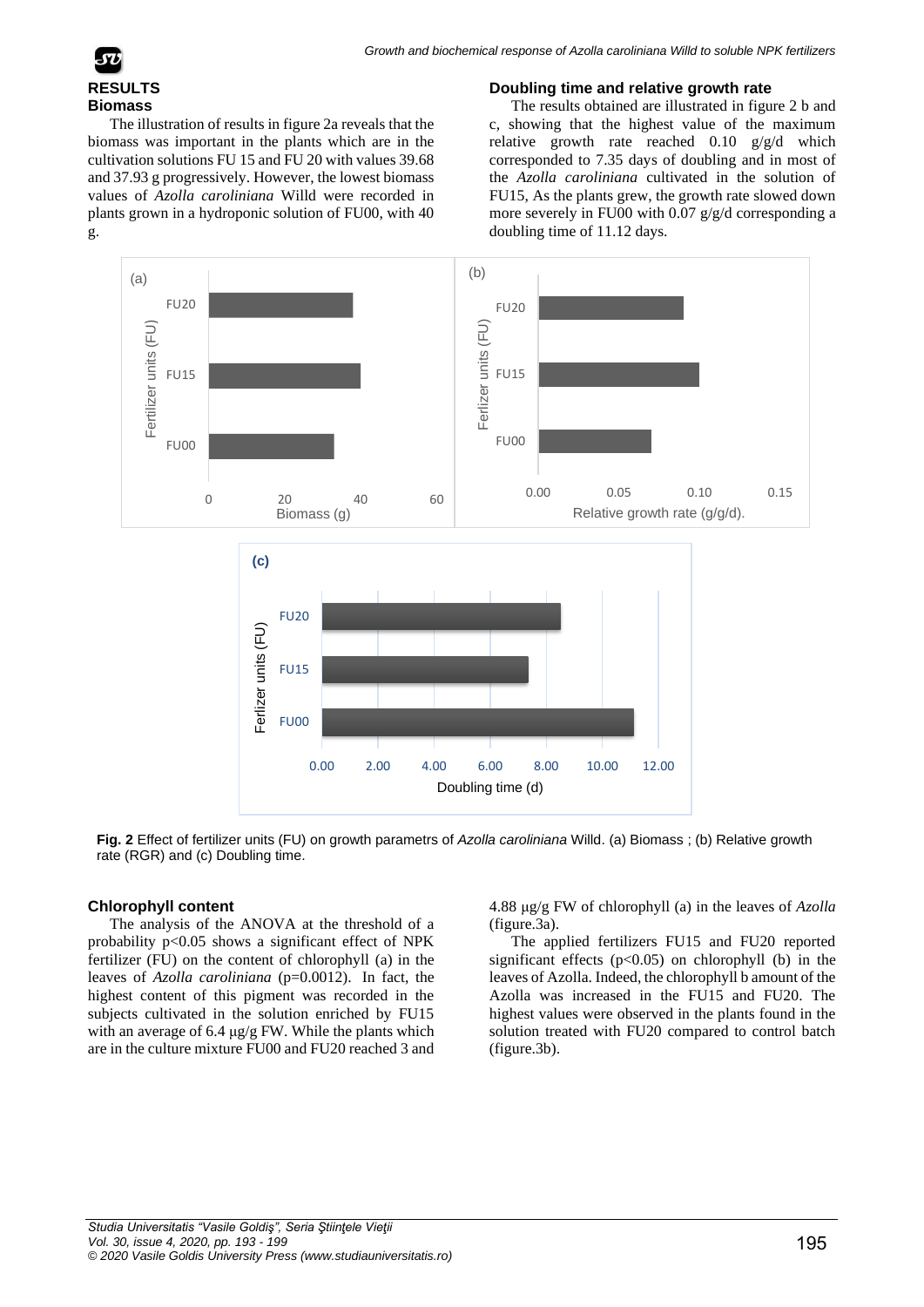



The analysis of the variance at the threshold of an error  $p < 0.05$  of the effect of fertilizer units (FU) on the total chlorophyll in the leaves of the *Azolla caroliniana* Willd shows a highly significant effect ( $P = 0$ , 00449), this pigment of plants was proportional to the fertilizers. Indeed, the FU00 (the control plants) caused a significant decrease in total chlorophyll compared to Azolla cultivated in FU15 where the pigment reached its minimum of 10.58  $\mu$ g/g FW (figure 3c).

# **Correlation between parameters and factors**

Table 1 and the illustration of figures 4 (a, b, c and d), shows the correlations at  $p \leq 0.05$  between the parameters studied under the effect of the fertilizer units NPK (FU). We note positive and significant correlations between total chlorophyll and RGR and biomass with r  $= 0.62$  and 0.5 respectively. However, the doubling is negatively and significantly correlated with RGR and Azolla biomass, ie  $r = 0.93$  and  $r = 0.86$  progressively. On the other hand, the NPK (FU) factor is positively correlated with chlorophyll b and total with the values of r ie 0.63 and 0.59 respectively.

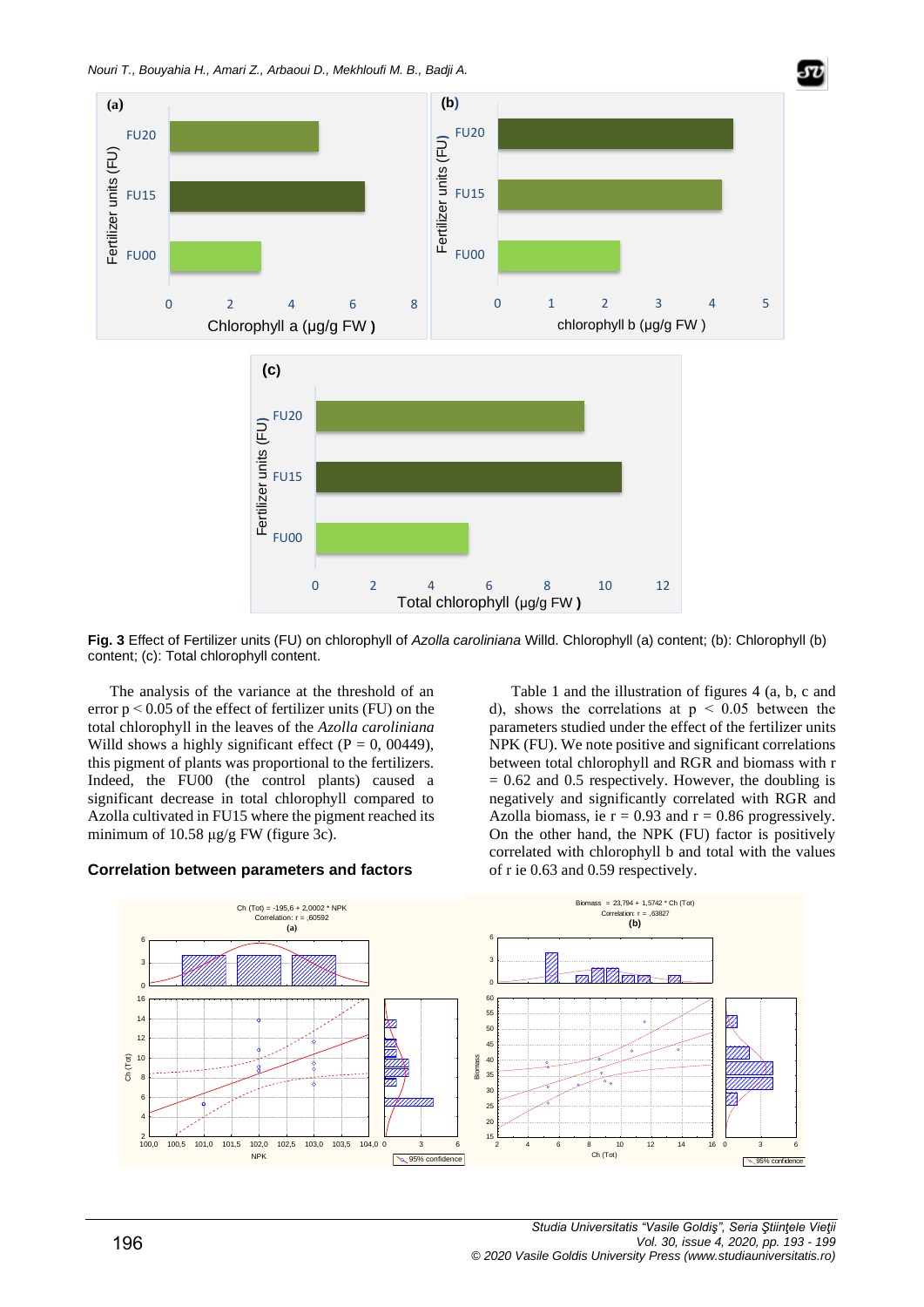

#### **Fig. 4** Correlation between pair of variables.

a :Correlation between chlorophyll and NPK (FU) ; b : Correlation between biomass and chlorophyll ; c :Correlation between doubling time and chlorophyll ; d : Correlation between biomass and relative growth rate. Dt : doubling time ; RGR : relative growth rate, Ch(tot) : Total chlorophyll ; r : correlation coefficient.

**Correlations between each pair of variables**

**Table 1**

| Variable                                                                                                                                                                                                                                                       | StDev. | <b>NPK</b> | Ch(a)   | Ch(b)   | Ch(tot) | Dt      | <b>RGR</b> | <b>Biomass</b> |
|----------------------------------------------------------------------------------------------------------------------------------------------------------------------------------------------------------------------------------------------------------------|--------|------------|---------|---------|---------|---------|------------|----------------|
| <b>NPK</b>                                                                                                                                                                                                                                                     | 0.85   | 1.00       | 0.43    | 0.63    | 0.59    | $-0.32$ | 0.30       | 0.2            |
| Ch(a)                                                                                                                                                                                                                                                          | 0.15   | 0.43       | 1.00    | 0.49    | 0.92    | $-0.44$ | 0.51       | 0.4            |
| Ch(b)                                                                                                                                                                                                                                                          | 0.10   | 0.63       | 0.49    | 1.00    | 0.79    | $-0044$ | 0.59       | 0.6            |
| Ch (Tot)                                                                                                                                                                                                                                                       | 0.22   | 0.59       | 0.92    | 0.79    | 1.00    | $-0.51$ | 0.62       | 0.5            |
| Dt                                                                                                                                                                                                                                                             | 3.52   | 0.32       | $-0.44$ | $-0.44$ | $-0.51$ | 1.00    | $-0.93$    | $-0.86$        |
| <b>RGR</b>                                                                                                                                                                                                                                                     | 0.03   | 0.30       | 0.51    | 0.59    | 0.62    | $-0.93$ | 1.00       | 0.98           |
| <b>Biomass</b>                                                                                                                                                                                                                                                 | 6.94   | 0.28       | 0.46    | 0.60    | 0.59    | $-0.86$ | 0.98       | 1.00           |
| Significant values at : $p < 0.05$ , (n = 36). Data showed the correlation coefficients (r) and probability (p) between each<br>pair of variables. In bold significant correlation; RGR : relative growth rate; Dt: doubling time, Ch(tot): Total chlorophyll. |        |            |         |         |         |         |            |                |

#### **DISCUSSIONS**

The result of this study showed that fertilizer unit FU 15 significantly increased the biomass and relative growth rate of *Azolla caroliniana Willd* compared to batches of plants. Application of phosphorus increased the growth, biomass and Nz-fixation of Azolla (Singh et al., 1990). The phosphorus-enriched Azolla maintained higher plant phosphorus content and produced a greater biomass and nitrogen yield than the unenriched Azolla. Application of phosphorus during intercropping significantly increased the dry weight [\(Singh,](https://www.cambridge.org/core/search?filters%5BauthorTerms%5D=D.%20P.%20Singh&eventCode=SE-AU) 2008). Liu (1985) showed that 1g Azolla biomass is able to take up about 70% of K from 800 ml of culture solution containing 0.85 ppm K 2 O in 1 d. This may be considered the physiological critical point of Azolla's K requirement. Ehab and Abdel-fatah (2020) reported that the fertilized treatments (organic et inorganic) were associated with an increase in biomass compared with the control group, with the highest values occurring with the organic treatment. growth increased following treatment with organic and inorganic fertilizers of Azolla Sp. Against, we noted an increase the doubling time in control group but when enrich of culture solution with NPK, this parameter decreases significantly.

The maximum content of chlorophyll in *Azolla caroliniana Willd* samples occurred in the lots grown in the hydroponic solution enriched with NPK 15-15-15 (FU15), while the minimum value of this pigment was

found in the control treatment group and NPK 20-20-20 (FU20) respectively. Ren et al. (2017) showed that with an increase in plant density, chlorophyll (a) and (b) contents significantly decreased, leading to a decreased photosynthetic rate during plant growth. These results are similar to those obtained for this study. Fertilization increases chlorophyll, nutrient contents (N and P), biochemical composition, and growth rate of Azolla species. Adding, fertilizers to Azolla sp. enhances its nutrition value (Temmink et al., 2018).

#### **CONCLUSION**

From the results, it is concluded that *Azolla caroliniana Willd* can grow quite well in treated NPK 15-15-15, having chlorophyll content and growth rates and biomass great enough to encourage its utilization. Indeed, as *Azolla caroliniana* presents some interest for its use as an economical and sustainable crop given its high biomass under the effect of NPK 15-15-15 in hydroponics. Moreover, fodder rich in proteins, it would be more advantageous to carry out an in-depth research on the association of this fern with other fodder steppe plants to reach the ideal and balanced ration in particular in the Sheep, and the dairy cattle breeding.

#### **AUTHORS CONTRIBUTIONS**

 Nouri Tayeb: Supervisor and Laboratory manipulation, methodology construction; Bouyahia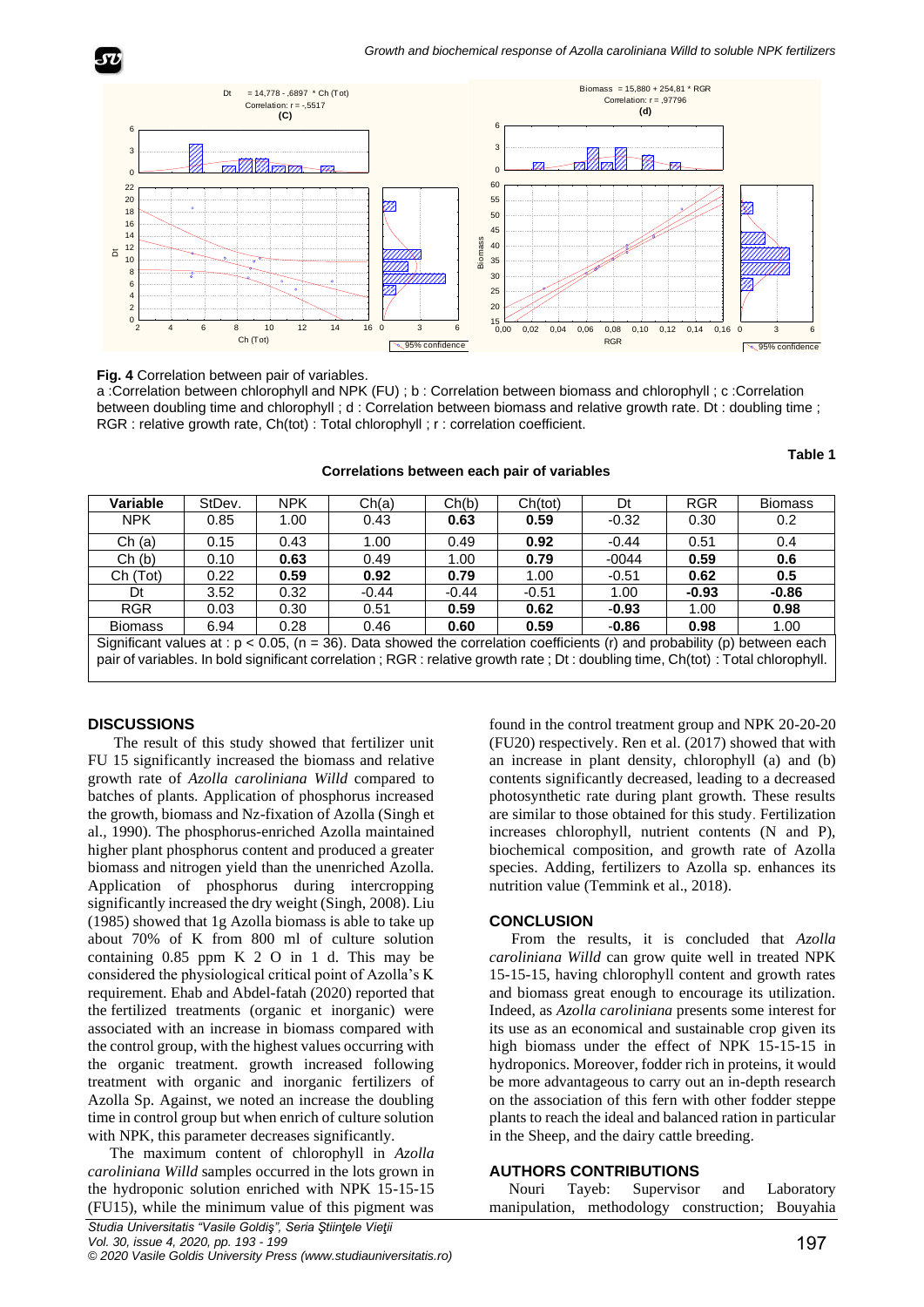Hadj: Proposition of the studied species and problematic; Amari Zahira and Arbaoui: Laboratory manipulation and monitoring the evolution of the species "Azolla" in the greenhouse; Mekhloufi Moulay Brahim and Badji Abderrezak: Data validation, statistical analyzes and proofreading.

# **FUNDING**

No source of funding has been provided for this study.

# **CONFLICT OF INTEREST**

The authors declare no conflict of interest.

# **REFERENCES**

- Azab E, Soror A F S, Physiological Behavior of the Aquatic Plant Azolla sp. In response to Organic and Inorganic Fertilizers. Plants, *9*(7), 924, 2020.
- Badayos R *B, Azolla* : Its Culture, Management and Utilization in the Philippines. In Philippine Azolla Extension Program ; National Azolla Action Program : Los Baños, Philippines, pp. 275–282. 69*,* 1989.
- Brouwer P, Bräutigam A, Buijs V A,Tazelaar A O van der Werf A, Schlüter, U, Schluepmann H, Metabolic adaptation, a specialized leaf organ structure and vascular responses to diurnal N2 fixation by Nostoc azollae sustain the astonishing productivity of *Azolla* ferns without nitrogen fertilizer. Frontiers in plant science, *8*, 442, 2017.
- Brouwer P, Schluepmann H, Nierop K G, Elderson J, Bijl P K,van der Meer I, van der Werf A, Growing Azolla to produce sustainable protein feed: the effect of differing species and CO2 concentrations on biomass productivity and chemical composition. Journal of the Science of Food and Agriculture, 98(12), 4759-4768, 2018.
- Cohen-Shoel N, Barkay Z, Ilzycer D, Gilath I, Tel-Or E, Biofiltration of toxic elements by Azolla biomass. Water, air, and soil pollution, *135*(1-4), 93-104, 2002.
- Coombs J, Hind G, Leegood RC, Tieszen LL, Vonshak A, Analytical Techniques. In : Techniques in Bioproductivity and photosynthesis 2nd edition. (Eds) J. Coombs, D.O. Hall, S.P. Long and J.M.O. Scurlock. pp. 219-220, Pergamon Press,1985.
- Gouri M D, Sanganal J S, Gopinath, C R, Kalibavi C M, Importance of azolla as a sustainable feed for livestock and poultry-A review. Agricultural Reviews, *33*(2), 93-103, 2012.
- Hasan M R, Chakrabarti R, Use of algae and aquatic macrophytes as feed in small-scale aquaculture : A review. FAO Fisheries and Aquaculture technical paper, 531. FAO, Rome, Italy,2009.
- Hechler W D, Dawson JO, Factors affecting nitrogen fixation in *Azolla caroliniana*. Transactions of the Illinois State Academy of Science, 88, 97– 107, 1995.
- Hossiny H, Setoudeh M, Rokni H, Dehghanzadeh H, Cheraghcheshm M, Using of silage *azolla* in Guilan male calves nutrition. Proceedings of Third National Congress of Recycling and Reuse

of Reneweable Organic Resources in Agriculture Islamic Azad University, Khorasgan branch (Isfshan) Agricultural faculty, waste and water research centre. 2008.

- Hung N V P, Watanabe S, Ishikawa S, Ohtake N K, Sueyoshi T, Sato S, Ishii S. Fujimaki T, Ohyama Q, Quantitative analysis of the initial transport of fixed nitrogen in nodulated soybean plants using <sup>15</sup>N as a tracer, Soil sciences and plant nutrition, 59 (6) (2013), pp. 888- 895, 2013.
- Lejeune A, Cagauan A, Van Hove C, Azolla research and development : recent trends and priorities. Symbiosis, 1999.
- Linhuo Y, Studies on the effects of NPK on the growth of new varieties of Azola and the technique, scientia Agricultura Sinica, *4*, 1986.
- Liu G W, Wei G, Zhin B, Weng, and Zhang Y, Study on the potassium enriching physiology of Azolla. Scientia Agricultura Sinica, 4 :82-87,1982.
- Lumpkin T A, Assessing the potential for Azolla use in the humid tropics. International Rice Commission Newsletter (FAO), 1984.
- Maejima K, Kitoh S, Uheda E and Shiomi N, Response of 19 *Azolla* strains to a high concentration of ammonium ions. Plant and Soil, 234 :247–252, 2001. Mashkani S G, Ghazvini P T M Biotechnological potential of *Azolla filiculoides* for biosorption of Cs and Sr : Application of micro-PIXE for measurement of biosorption. Bioresource technology, 100(6), 1915-1921, 2009.
- Nedumaran B, Velan M, Removal of copper (II) ions from aqueous solutions by Azolla rongpong: batch and continuous study. Journal of environmental science and engineering, 50(1), 23, 2008.
- Rakhshaee R, Khosravi M, Ganji M T, Kinetic modeling and thermodynamic study to remove Pb (II), Cd (II), Ni (II) and Zn (II) from aqueous solution using dead and living Azolla filiculoides. Journal of Hazardous materials, *134*(1-3), 120- 129,2006.
- Ren B, Liu W, Zhang J, Dong S, Liu P, Zhao B, Effects of plant density on the photosynthetic and chloroplast characteristics of maize under highyielding conditions. *Sci. Nat,* 104,2017.
- Singh P K, Bisoyi R N, Singh R P, Collection and germination of sporocarps of *Azolla caroliniana*. Annals of Botany, 66(1), 51-56. 1990.
- Singh S S, Upadhyay R S, Mishra A K, Physiological interactions in *Azolla Anabaena* system adapting to the salt stress. Journal of Plant Interactions, *3*(3), 145-155. 2008.
- Sood A, Uniyal P L, Prasanna R, Ahluwalia A S, Phytoremediation potential of aquatic macrophyte, *Azolla*. Ambio, *41*(2), 122-137, 2012.
- Stewart A K, Boyd C A R, Vaughan-Jones R D, A novel role for carbonic anhydrase : cytoplasmic pH gradient dissipation in mouse small intestinal enterocytes. The Journal of Physiology, *516*(Pt 1), 209, 1999.